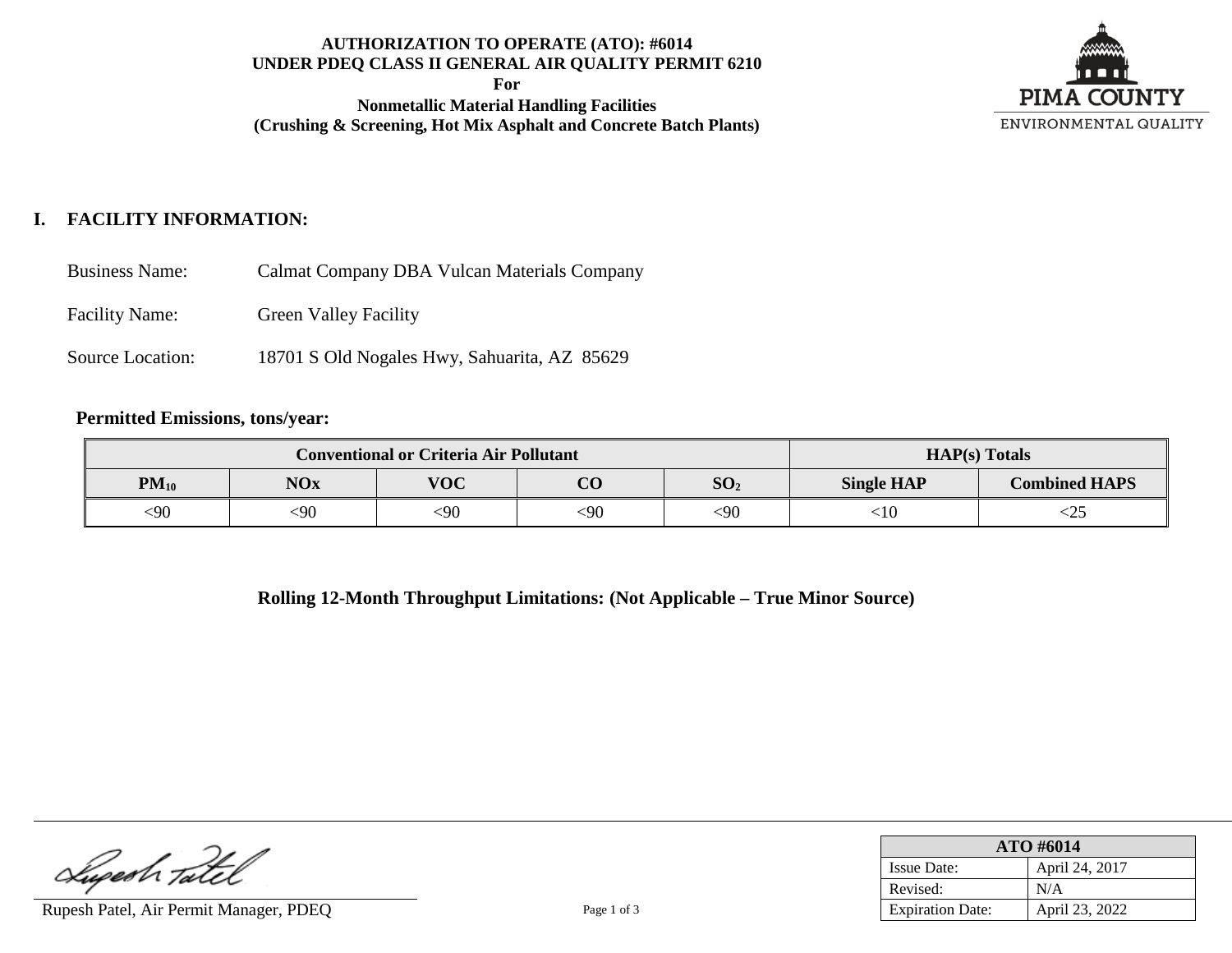## **AUTHORIZATION TO OPERATE (ATO): #6014 UNDER PDEQ CLASS II GENERAL AIR QUALITY PERMIT 6210**

**For**

**Nonmetallic Material Handling Facilities (Crushing & Screening, Hot Mix Asphalt and Concrete Batch Plants)**



## **II. AUTHORIZED EQUIPMENT:**

Equipment, operations, and activities for which emissions are allowed by the general permit are as follows:

### **Table 1: Section 3 of the Permit – NSPS for Nonmetallic Mineral Processing Plants Affected Facilities:**

| <b>Source</b><br>Equipment $ID1$ | <b>Type of</b><br><b>Equipment</b> | <b>Manufacturer</b> | <b>Model</b>            | <b>Maximum</b><br><b>Serial</b><br><b>Rated</b><br><b>Number</b><br>Capacity |     | <b>Manufacturer Date</b> | $\geq 4/22/2008$ | <b>Opacity</b><br>Limit<br>$\frac{0}{0}$ |
|----------------------------------|------------------------------------|---------------------|-------------------------|------------------------------------------------------------------------------|-----|--------------------------|------------------|------------------------------------------|
| 47.8010                          | Scalp Screen                       | Protec              | $4'$ X $8'$             | Unknown                                                                      | 500 | >8/31/83                 | N                | 10                                       |
| 43.8015                          | 3-Deck Screen                      | <b>JCI</b>          | JCI620332<br>(6' X 20') | 99FS13332                                                                    | 500 | >8/31/83                 | N                | 10                                       |
| 43.8902                          | Rollercone                         |                     | 54"                     | Unknown                                                                      | 500 | >8/31/83                 | N                | 15                                       |
| 43.8016                          | 3-Deck Screen                      | El Jay              |                         |                                                                              |     |                          |                  | 10                                       |
| 48.8006                          | Lime Silo                          | Unknown             | 54 Ton                  | Unknown                                                                      | 500 | >8/31/83                 | N                | 10                                       |
|                                  | Jaw Crusher                        |                     |                         |                                                                              |     |                          |                  | 15                                       |
| 41.8001                          | <b>Scalping Deck</b>               | Kolberg             | Unknown                 | Unknown                                                                      | 500 | >8/31/83                 | N                | 10                                       |

 $1$  Equipment identified in the permit application as needing an ATO. Other associated pieces of equipment listed on the equipment list of the application do not require an ATO but are subject to the provisions of this general permit.

Superh Tatel

Rupesh Patel, Air Permit Manager, PDEO Page 2 of 3

| ATO #6014               |                |  |  |  |
|-------------------------|----------------|--|--|--|
| <b>Issue Date:</b>      | April 24, 2017 |  |  |  |
| Revised:                | N/A            |  |  |  |
| <b>Expiration Date:</b> | April 23, 2022 |  |  |  |